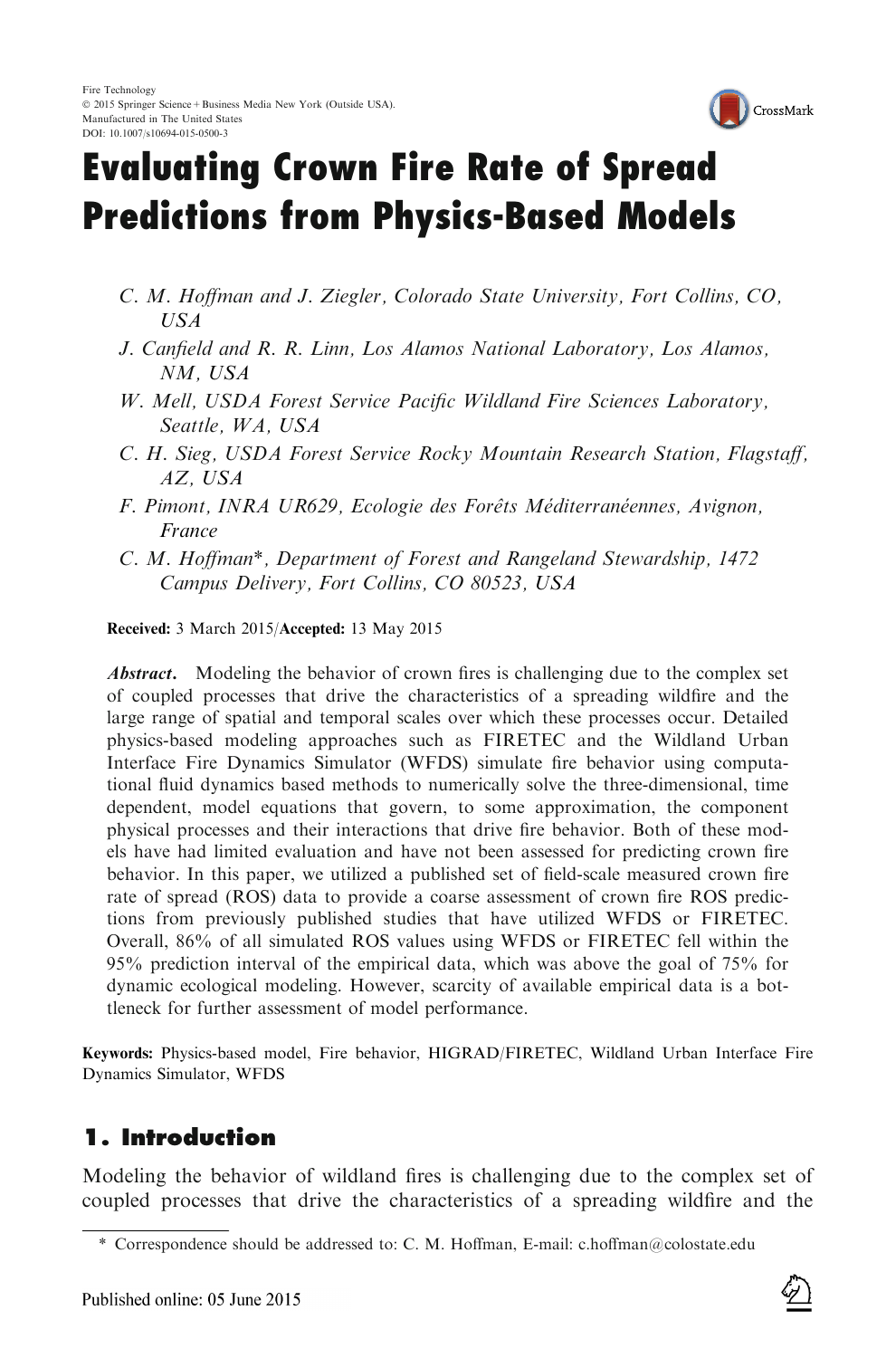large range of spatial and temporal scales over which these processes occur [\[1](#page-11-0), [2\]](#page-11-0). Predictions of crown fire behavior, i.e., fires that involve the combustion of canopy biomass, are particularly difficult  $[3, 4]$  $[3, 4]$  $[3, 4]$  but of significant importance given that these fires have greater rates of spread, flame lengths, and increased fire brand generation and transport compared to surface fires [[5,](#page-12-0) [6](#page-12-0)]. The increased fire behavior associated with crown fires can decrease the effectiveness of fire suppression actions [[7\]](#page-12-0) and can have major ecological impacts.

A number of mathematical approaches have been used in the development of fire behavior models, ranging from empirical to theoretically-based, to account for the various interacting processes that drive fire behavior and to overcome computational and time limitations associated with specific applications. Empirical models are those that pose mathematical functions (usually algebraic) to describe the relationship between macro-scale fire behavior and environmental conditions based on observed data. In contrast, theoretical or process-based models use mathematical expressions (often partial differential equations) to describe individual processes that drive fire behavior. Sullivan  $[8–10]$  $[8–10]$  provides description and overview of recent wildland fire models.

The most commonly used crown fire behavior models are largely empirical and focus on point predictions of crown fire rate of spread [e.g., [7](#page-12-0), [11\]](#page-12-0) given the importance of this variable in wildland fire management. As noted by Chandler et al. [[12\]](#page-12-0), such models are primarily used for fire suppression planning purposes, but they have also been widely applied to address a variety of research questions. However, as suggested by U.S. National Science and Technology Council's Subcommittee on Disaster Reduction [[13\]](#page-12-0), there is a need to advance wildland fire models so that they capture the physical processes impacting natural resources, the environment, and physical infrastructure. This need has led several researchers to developing more detailed physics-based models [[2,](#page-11-0) [14–16\]](#page-12-0). In contrast to empirically derived models, detailed physics-based modeling approaches attempt to simulate the behavior of a system with a set of functional components and their interactions with each other and with the system environment through mathematical representations of the physical and mechanistic processes driving fire behavior over both space and time [[17,](#page-12-0) [18\]](#page-12-0). In this paper, we use the term detailed physics-based model to denote a computational fluid dynamics (CFD) based numerical model that solves a set of three-dimensional time dependent governing equations which describe the evolution of and interaction between the recognized processes driving fire behavior for the application of interest (i.e., crown fire simulation here). These models typically attempt to represent all of the critical physical processes to some degree even though they do have to employ some approximation to account for processes that occur at length scales below those explicitly resolved.

Morvan [\[19](#page-12-0)] provides an overview and some examples of detailed physics-based approaches for simulating wildfires. Of the four approaches discussed by Morvan [\[19](#page-12-0)], we consider two here: FIRETEC [[15\]](#page-12-0) and WFDS [[2,](#page-11-0) [20\]](#page-12-0). These two models were chosen in part because they can simulate fire behavior in three-dimensional domains large enough to contain a crown fire (i.e., a volume 100 s of meters on a side) and in part because they have been utilized to predict crown fire behavior in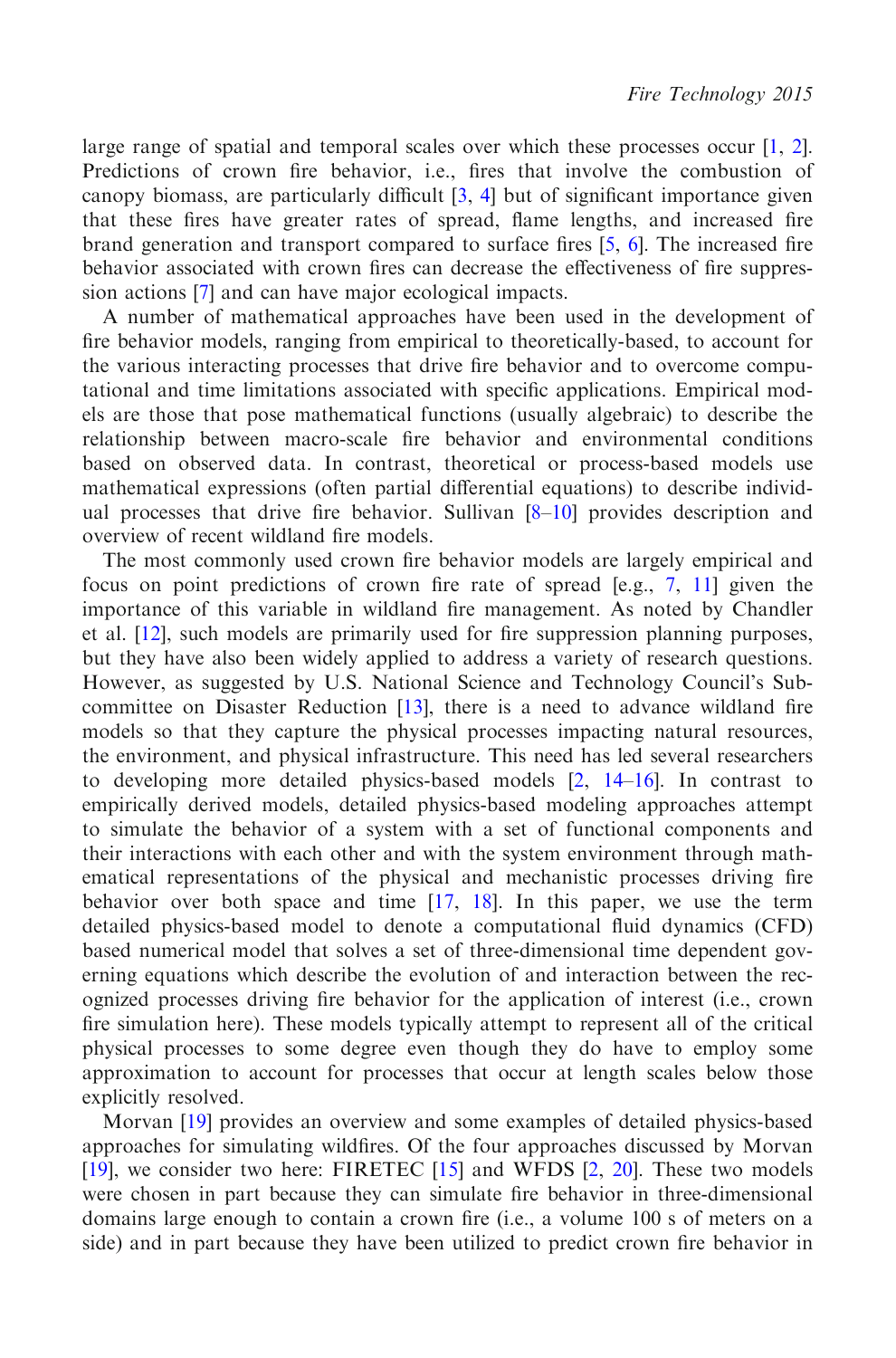a number of published studies  $[21–26]$  $[21–26]$  $[21–26]$ . The two other detailed physics-based approaches considered by Morvan [[19\]](#page-12-0) have only been applied, to our knowledge, to fires in smaller domains or are limited to two dimensions. Advantages that three-dimensional detailed physics-based models have compared to simpler empirical models are that they can (1) represent the three-dimensional nature of the entire fuels complex [[23,](#page-12-0) [25,](#page-13-0) [27\]](#page-13-0); (2) account for potential nonlinear dynamics arising from interactions among the fire, atmosphere and fuels complex [[27\]](#page-13-0); (3) provide predictions of additional fire behavior quantities (e.g. heat fluxes, temperatures, gas velocities) beyond the rate of spread without linkages to additional models; and (4) be used to predict fire behavior outside the environmental conditions for which we have experiments [[25\]](#page-13-0). Although detailed physics-based models provide the user with a great deal of flexibility to investigate a variety of wildland fire behavior questions, there is a need to assess model performance, especially in terms of crown fire behavior, to identify potential model errors and establish model credibility.

In this paper, we develop an empirical relationship between the 10-m open wind speed and crown fire rate of spread using previously published field-scale data [\[28](#page-13-0)], and conduct a coarse assessment of crown fire rate of spread predictions from previously published FIRETEC and WFDS results. Given the limited information available in the empirical data set, we assessed model performance by examining the proportion of simulated predictions that fall within our empirically derived 95% prediction bands. We assumed that reasonable model performance was achieved based on criteria proposed by Rykiel [[29\]](#page-13-0) for dynamic ecological models. This approach is conceptually consistent with recommended standards for deterministic fire model evaluation in that we determined the degree to which ROS is an accurate representation of the real world from the perspective of the intended uses of ROS [[30\]](#page-13-0). We then discuss challenges associated with assessment of detailed physics-based models, the potential sources of error in crown fire rate of spread measurements and predictions, and future research needs.

## 2. Overview of Detailed Physics-Based Modeling Approaches for Wildland Fire

Detailed physics-based models simulate fire behavior in a predictive manner by numerically solving, to an acceptable approximation, a coupled set of partial differential equations (PDEs). These PDEs govern the conservation of total mass, momentum, energy and chemical species. The intent of the set of coupled equations is to simulate the physical phenomena driving fire behavior, and their interactions, that control the behavior of a wildland fire. This approach allows for the evolution of various gas-phase quantities such as temperature, velocity and gaseous species mass fractions. Other quantities, such as smoke generation and transport can be predicted in three dimensions through time.

A large range of characteristic scales, both spatial and temporal, are relevant to turbulent combustion, conjugate heat transfer, and thermal degradation of the vegetation (i.e., drying, pyrolysis, and char oxidation). Detailed physics-based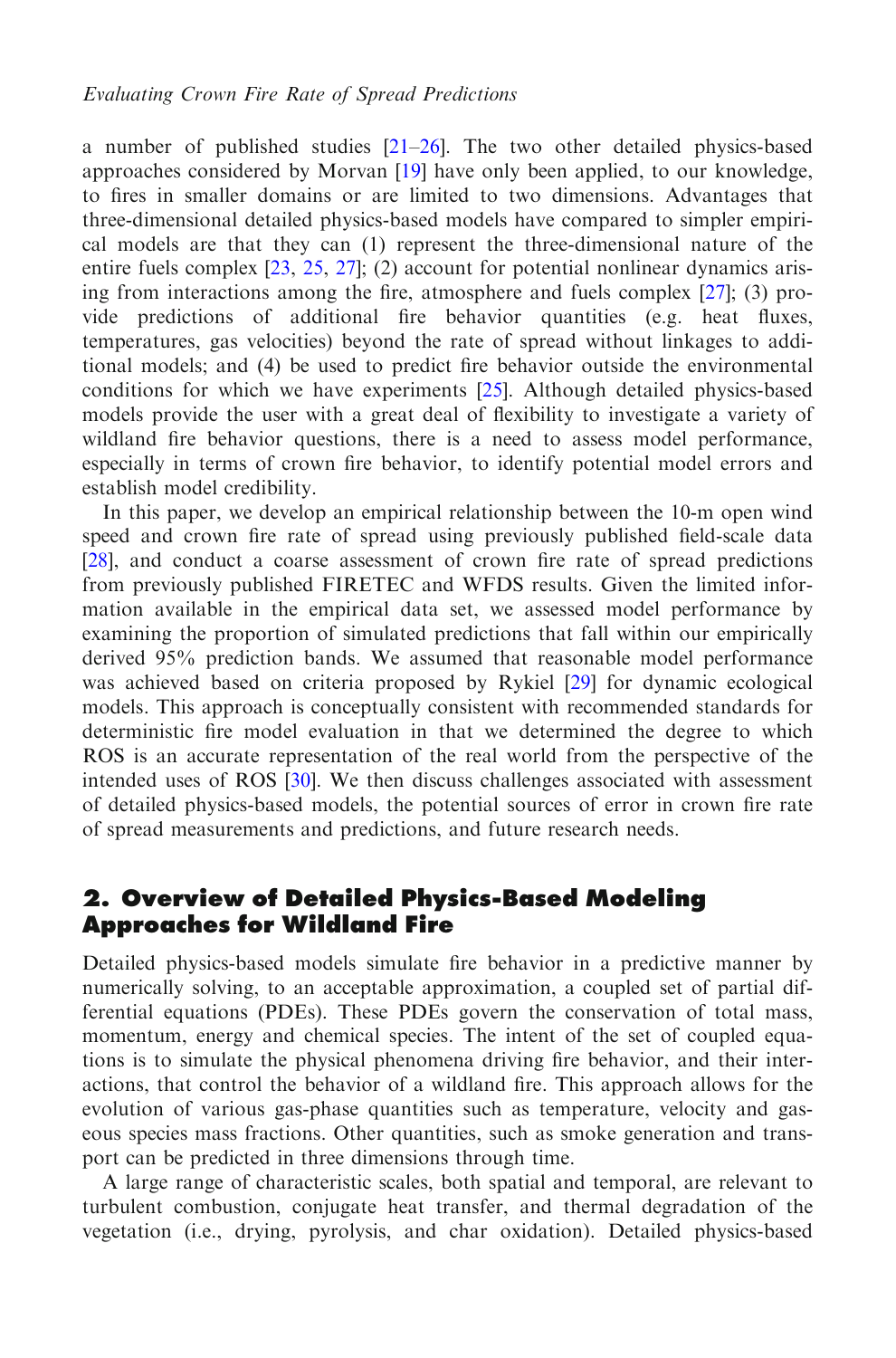simulations of stand- and field-scale wildland fires are conducted with computational grids that are too coarse to directly resolve the small-scale processes or fine scale variability in the fuels complex (i.e., gaps between needles within a tree crown). Thus, the development of detailed physics-based modeling approaches must by necessity employ approximations to the governing equations to account for temporal and spatial scales that cannot be explicitly resolved. The numerical modeling of physical processes coupled to turbulent flow, on computational grids that are too coarse to resolve small-scale processes, has been an area of active research for decades [\[31](#page-13-0), [32](#page-13-0)]. Although the modeling approaches in FIRETEC and WFDS differ in how they handle simplifications to the governing equations, both models use a finite-volume, large eddy simulation approach to model turbulence, where the large-scale eddies are explicitly resolved in numerical grids and small eddies are simulated with sub-grid scale models. The fuel complexes in both of these models are described as a highly-porous medium within the 3D numerical grids and are characterized by mean or bulk quantities (e.g. surface area to volume ratio, moisture content, and bulk density) of the thermally-thin vegetation components of the overall fuel complex. Because FIRETEC and WFDS were primarily developed to predict the evolution of the flaming front, they require the spatial and thermo-physical characteristics of the thermally thin component of the vegetative fuel; non-thermally thin fuels are assumed to not significantly contribute to the flaming front

Both FIRETEC and WFDS are based on the physical principals of conservation of mass, momentum and energy and use finite-volume, large-eddy approximations in space and time to predict the relevant dependent variables. Unresolved quantities are parameterized through closure schemes. The dependent variables reside at grid points that represent adjacent hexahedral volumes referred to as grid cells. The union of all grid cells determines the domain volume that is modeled. Although FIRETEC and WFDS both have similar capabilities there are subtitle differences in their solution techniques and parameterizations.

FIRETEC is primarily based on a fully explicit, compressible, atmospheric dynamics model. Because this model was designed for high-resolution simulation of atmospheric flows, the appropriate conservation of energy equation is posed in terms of potential temperature, a conserved quantity closely related to temperature [[1,](#page-11-0) [15\]](#page-12-0). The turbulence model implemented in FIRETEC was developed by Linn [[33\]](#page-13-0). This approach uses transport equations for turbulent kinetic energy at multiple specified length scales with a Boussinesq approximation to estimate the Reynolds stresses associated with these length scales. The Reynolds stress terms are used to close the momentum equations. As mentioned above FIRETEC represents vegetative fuels as porous media, which are described using bulk properties. Combustion is represented through a mixing-limited single-step model. This model requires sufficient quantities of heat, fuel and oxygen for fire to manifest. This formulation recognizes that for numerical cells at coarse scales the mean temperature is not adequate for determining if there is some material in the cell that is hot enough to burn. A probability distribution function of temperature accounts for the fraction of fuel in the cell that is of a high enough temperature to burn. The radiation model in FIRETEC is a Monte-Carlo algorithm that emits packets of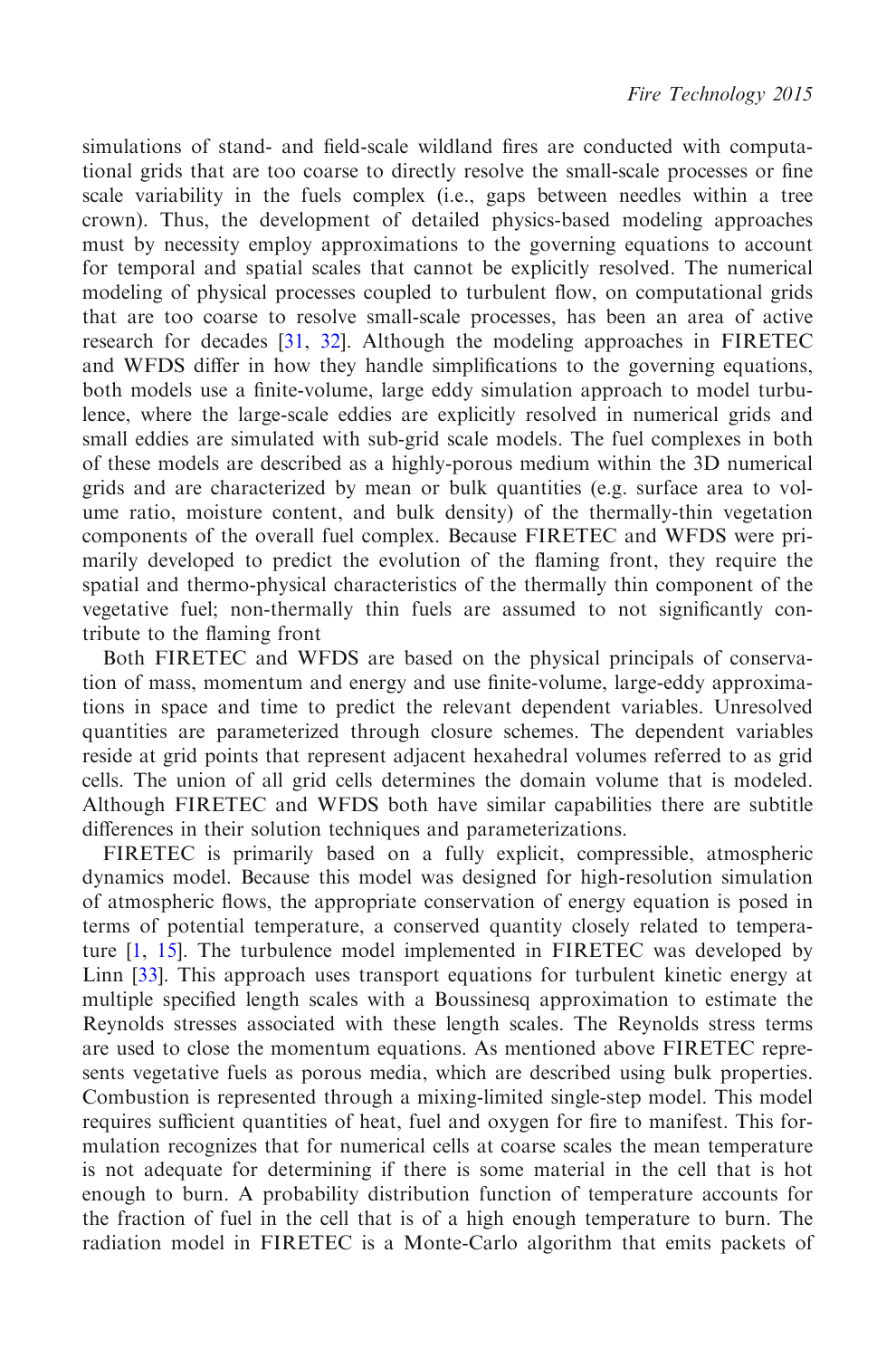photons in a random direction until the relative spatial distribution of the absorbed energy emitted at a given point in time is converged. The emitted energy from each hot cell is deposited according to the distribution. For more details on the description of FIRETEC, the reader is referred to [[1,](#page-11-0) [15,](#page-12-0) [21,](#page-12-0) [22,](#page-12-0) [33,](#page-13-0) [34\]](#page-13-0).

WFDS [[20\]](#page-12-0) is an extension of the Fire Dynamic Simulator (FDS), a fire engineering model developed at the National Institute of Standards and technology [\[35](#page-13-0)]. WFDS can utilize either a direct numerical simulation or a large-eddy approximation for the solution of the conservation equations. Unlike FIRETEC, the energy equation in WFDS is posed in terms of enthalpy rather than potential temperature. WFDS uses a low Mach-number approximation, which allows for thermally driven flow without the small time step restriction of a fully compressible model. With the low Mach number approximation, the pressure field is determined by formulating a Poisson equation from the momentum equations. The use of a low Mach-number approximation represents one the major differences between the two models. WFDS has a variety of LES turbulence schemes to choose from. For these simulations presented in this manuscript the Deardorff turbulence model [\[36](#page-13-0)] was used. The wildland fuels in WFDS are modeled as a porous media described by bulk characteristics in a similar fashion to FIRETEC. However, thermal degradation of solid fuel is modeled as a two step process where drying of the solid fuel occurs first followed by pyrolysis [[20\]](#page-12-0). The gas phase combustion model in WFDS is also simulated as a mixing limited model; however in WFDS the temperature field within each grid-cell is obtained using the equation of state. Differences in the pyrolysis and combustion models between WFDS and FIRETEC represent another significant point of divergence among the two models. The radiation package determines the heat flux with a finite-volume scheme that decomposes solid angles in spherical coordinates with symmetry about the source. Additional details of WFDS model formulation are found in [\[2](#page-11-0), [20,](#page-12-0) [35\]](#page-13-0).

To date, both FIRETEC and WFDS have had a limited amount of model assessment in part due to a lack of field-scale experimentation or observation in which data collection is adequately complete for detailed physics-based model evaluation. Detailed information about the verification and validation of WFDS and FDS (the parent model of WFDS) can be found in [\[37](#page-13-0), [38\]](#page-13-0), whereas specific evaluation studies of WFDS for vegetative fuels can be found in [\[2](#page-11-0), [20](#page-12-0), [39–](#page-13-0)[43\]](#page-14-0). Comparisons between FIRETEC and observations or field-scale data can be found in [\[1](#page-11-0), [26,](#page-13-0) [34,](#page-13-0) [44,](#page-14-0) [45\]](#page-14-0). However, to date there have been very few comparisons between either of these models and measured crown fire rates of spread; Linn et al. [[46](#page-14-0)] and Hoffman et al. [\[26](#page-13-0)] are exceptions.

## 3. Methods

### 3.1. Empirical Crown Fire Database

Alexander and Cruz [[28\]](#page-13-0), hereafter referred to as AC06, compiled a total of 57 wildfire observations from North American forests. The data set consisted of 43 fires from Canada, primarily occurring in boreal forest fuel types and 14 fires from the United States that occurred in pine dominated fuel types in the interior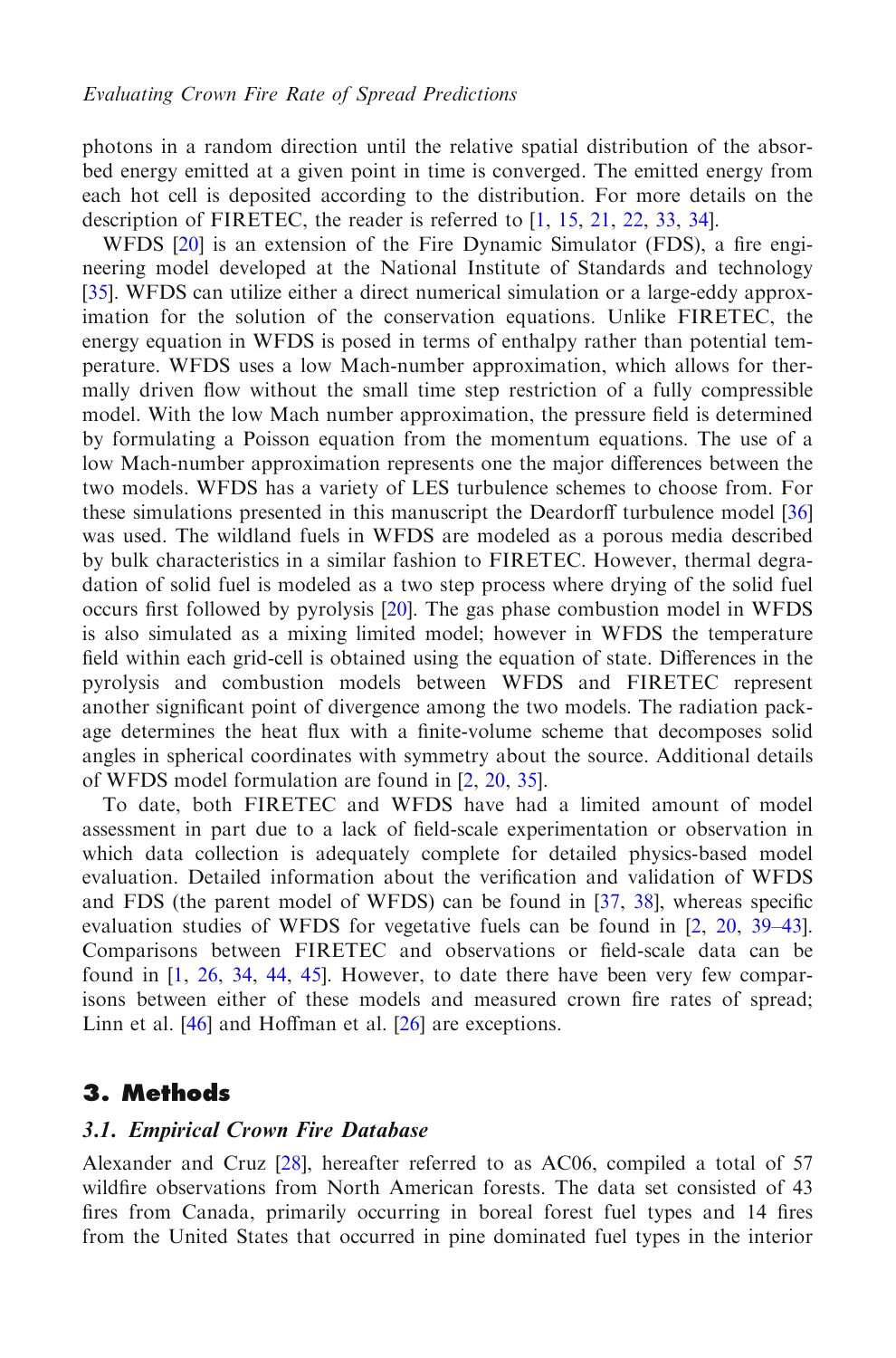| Data source                                      | Fuel type <sup>a</sup> | Number of observations |
|--------------------------------------------------|------------------------|------------------------|
| Alexander and Lanoville [47]                     | <b>BS</b>              | 3                      |
| Lanoville and Schmidt [48]                       | <b>BS</b>              | $\overline{c}$         |
| Quintilio et al. [49]                            | <b>BS</b>              | 5                      |
| Alexander et al. [50]                            | <b>BS</b>              | 1                      |
| Hirsch and Flannigan [51]                        | <b>BS</b>              | 6                      |
| Alexander et al. [52]                            | JP                     |                        |
| DeGroot and Alexander [53]                       | JP                     |                        |
| Stocks and Flannigan [54]                        | JP                     | $\overline{c}$         |
| Stocks $[55]$                                    | JP                     | $\overline{c}$         |
| Hirsch $[56]$                                    | JP                     | 7                      |
| Hirsch [57]; Quintilio et al. [49]               | JP                     |                        |
| Stocks and Walker [58]                           | JP                     |                        |
| Van Wagner [59]                                  | JP                     |                        |
| Stocks <sup>[60]</sup>                           | JP                     |                        |
| Stocks $[61]$ ; Stocks $[55]$                    | JP                     | 4                      |
| Stocks [60]; Stocks [55]; Street and Stocks [62] | JP                     |                        |
| Hirsch and Flannigan [51]                        | JP                     |                        |
| Alexander [63]; NFPA [64]                        | JP                     |                        |
| Simard et al. $[65]$                             | JP                     |                        |
| Kiil and Grigel [66]; Alexander [50]             | <b>LPP</b>             |                        |
| Rothermel and Mutch [67]; Alexander [68]         | <b>LPP</b>             |                        |
| Rothermel <sup>[7]</sup>                         | <b>LPP</b>             | 3                      |
| Windisch and Good [69]                           | PIP                    | 1                      |
| Wade and Ward [70]                               | POP                    | 2                      |
| McAlpine et al. [71]                             | PP                     | 1                      |
| McAlpine et al. [72]                             | PP                     |                        |
| Graham [73]                                      | PP                     | 4                      |
| DeCoster [74]                                    | SP                     | 1                      |

#### Table 1 Empirical Data Set Compiled from AC06 [\[28](#page-13-0)]

<sup>a</sup> Fuel type: BS, black spruce *(Picea mariana)*; JP, jack pine *(Pinus banksiana)*; LPP, lodgepole pine *(Pinus contorta)*; PP, ponderosa pine (Pinus ponderosa); PIP, Pitch Pine (Pinus rigida) and POP—Pond Pine (Pinus serotina)

Rocky Mountains, the Lake States and the southeastern U.S (Table 1). All fires were categorized as either active or passive crown fires in AC06. During the development of this data set, any case study that occurred in areas with a mix of fuel types that do not support crown fire or occurred in areas with complex topography  $(>10\%$  slope, or cross slope fire spread), were removed [[28](#page-13-0)]. For the remaining observations, they reported the major fuel type, the ambient temperature  $({}^{\circ}C)$ , the relative humidity  $(\frac{9}{6})$ , the effective fine fuel moisture  $(\frac{9}{6})$ , the canopy bulk density (kg m<sup>-3</sup>) (CBD) and the 10 m open wind speed (km h<sup>-1</sup>). Although AC06 compiled a relatively large amount of detailed information regarding the rate of fire spread during crown fires, several calculations were performed to modify the data set to meet their purpose. Specifically, they: (1) increased the 6.1-m open wind speed for all data from the U.S. by 15% to approximate the 10-m open wind speed, (2) assumed a constant CBD for a given forest type and thus did not consider the actual fuel loads or the horizontal and vertical distribution of fuels,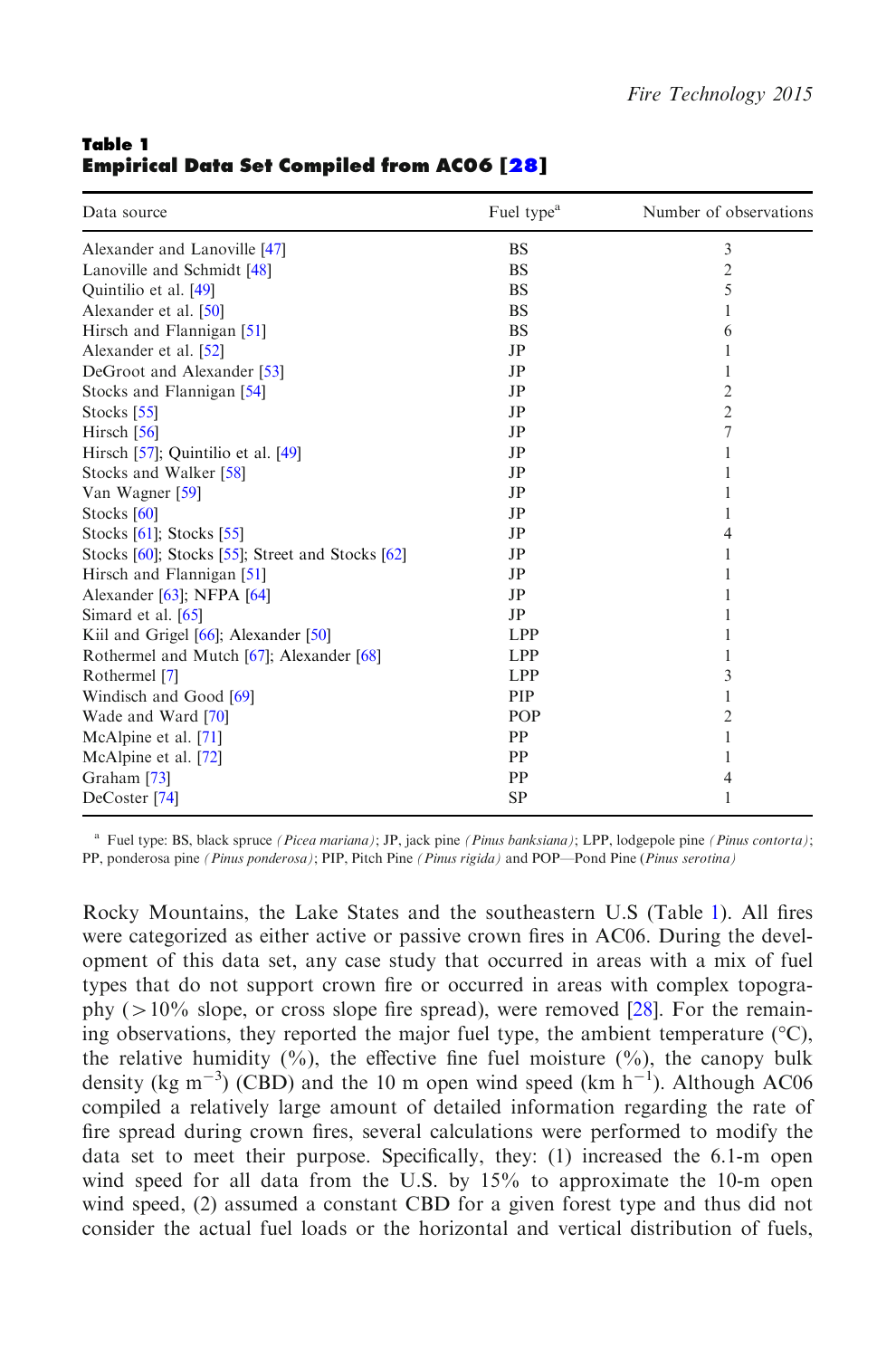and (3) estimated the effective fine-fuel moisture content using equations published by Rothermel [[5\]](#page-12-0), assuming that all fuels were shaded from solar radiation. Despite the need for such assumptions and the use of estimated values and additional calculations, AC06 remains the largest empirical data set assembled to date on crown fire rate of spread (ROS).

## 3.2. Crown Fire ROS Predictions from FIRETEC and WFDS

Using a combination of online database searches and personal communications, we identified simulations conducted with WFDS and FIRETEC that: (1) were in North American and European forest types, (2) reported both the 10-m open wind speed and the crown fire ROS, (3) had at least 25% crown fuel consumption, and (4) simulated fire spread over at least 2 ha. We identified a total of 66 simulations, 38 of which were conducted using FIRETEC and 32 of which were conducted using WFDS. Identified simulations were from a combination of peerreviewed publications and non-peer reviewed reports including conference proceedings and theses/dissertations (Table 2). Unlike the AC06 dataset the simulated fuels complexes were based on field measurements and published tree level biomass equations and include to some extent the vertical and horizontal distribution of canopy fuels at the measured sites. The details of the scenarios being modeled and the configuration of the simulations as well as a richer set of results can be found in each of the respective manuscripts. It is important to note that none of the simulations conducted in these studies were developed using data from the AC06 data set and instead relied on a combination of field measurements, published values and user assumptions to initialize the simulations. In no cases, was any form of calibration performed using the AC06 data sets, thus making these data a useful set of values to compare against empirical data set of AC06.

## 3.3. Analysis

Because the AC06 data did not contain data needed for detailed physics-based model initialization, point- to-point comparisons between model predictions and

| Data source              | Fuel type <sup>a</sup> | Model used     | Number of simulations |
|--------------------------|------------------------|----------------|-----------------------|
| Linn et al. $[22]$       | <b>PP</b>              | <b>FIRETEC</b> | 4                     |
| Sieg et al. $[75]$       | <b>PP</b>              | <b>FIRETEC</b> |                       |
| Pimont et al. $[45]$     | BS                     | <b>FIRETEC</b> | 4                     |
| Linn et al. $[46]$       | BS                     | <b>FIRETEC</b> | 20                    |
| Hoffman et al. [26]      | <b>LPP</b>             | <b>FIRETEC</b> |                       |
| Linn et al. $[25]$       | PJ                     | <b>FIRETEC</b> | $\overline{4}$        |
| Pimont et al. $[21, 45]$ | AP                     | <b>FIRETEC</b> |                       |
| Ziegler $[76]$           | <b>PP</b>              | <b>WFDS</b>    | 32                    |

#### Table 2 Source of the Physics-Based Modeling Data Used in Comparisons

<sup>a</sup> Fuel type: BS, black spruce (Picea mariana); LPP, lodgepole pine (Pinus contorta); PP, ponderosa pine (Pinus ponderosa); AP, Aleppo pine (Pinus halepensis); PJ, Piñon-Juniper (P. edulis-Juniperus spp.)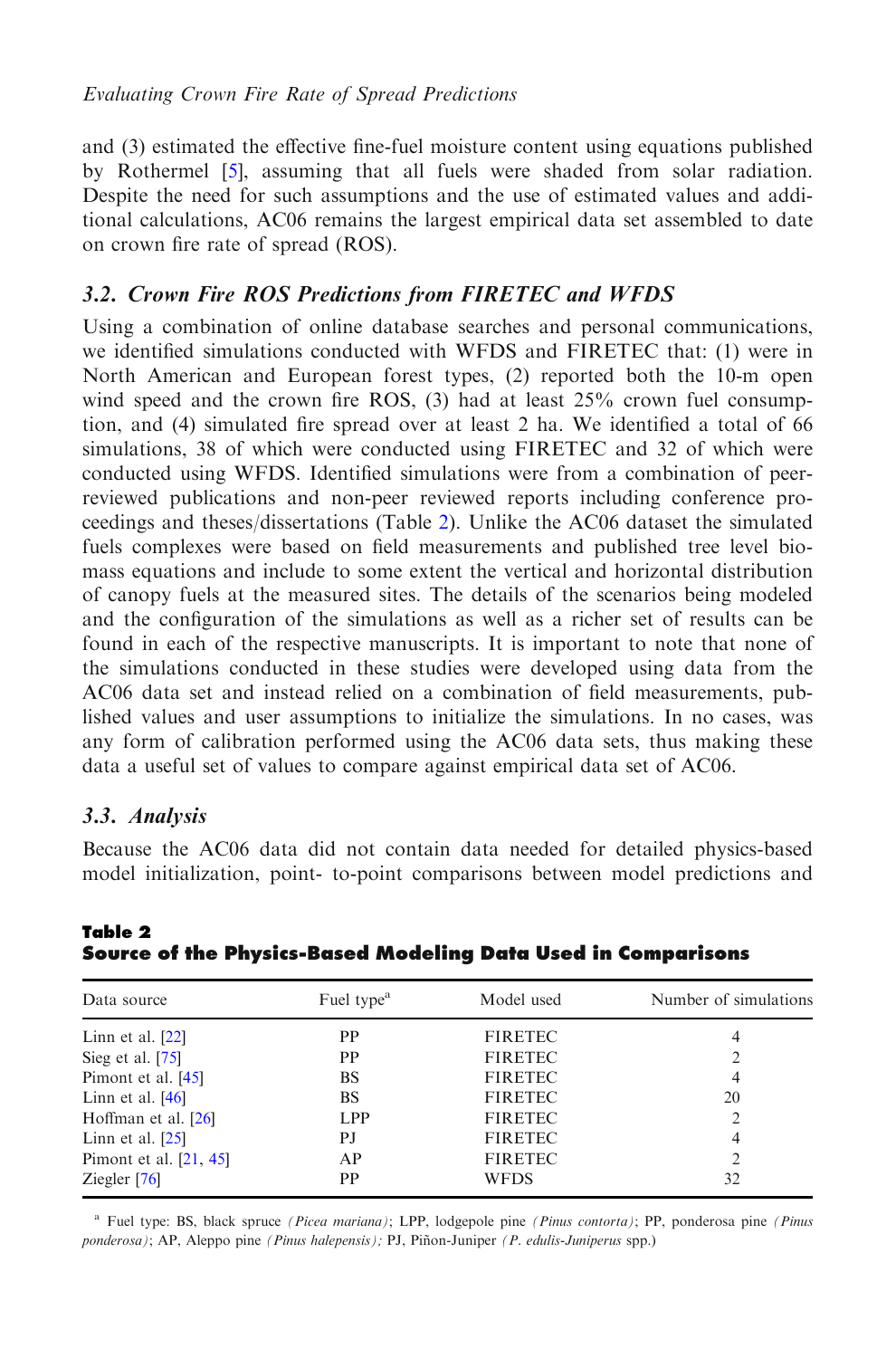the empirical data reported by AC06 were not possible. Instead, we used linear regression to assess the relationship between the 10-m open wind speed and the crown fire ROS for the data set reported by AC06 and estimated non-simultaneous 95% prediction intervals for a new observation. Since the other variables contained in the AC06 data set (i.e. canopy bulk density and effective fine-fuel moisture) were estimated by AC06 without knowledge of the actual conditions rather than directly measured or inferred from field collected data, we only included the 10-m open wind speed in our final regression (Eq. 1) and we have not included vertical canopy distribution or moisture levels in this regression.

$$
CROS = 24.5 + (0.669 * 10 U) + (0.0373 * 10 U2)
$$
\n(1)

where CROS is the crown fire rate of spread and  $10 U$  is the open 10-m above tree height wind velocity. The overall  $\mathbb{R}^2$  value of our regression was 0.56. We then compared the simulated crown fire ROS from FIRETEC and WFDS to the 95% prediction intervals and assessed the number of points for each model that fell within these intervals. Based on an initial proposal for assessing model performance for dynamic ecological models [\[29\]](#page-13-0), we assumed reasonable agreement between the simulations and the experimental data would occur if at least 75% of the simulated points were within the 95% predictions bounds.

# 4. Results

Figure [1](#page-8-0) compares the simulated crown fire rates of spread from both FIRETEC and WFDS to the AC06 data. The AC06 data is represented by gray crosses; black triangles represent ROS simulated with FIRETEC, and the black circles represent ROS simulated with WFDS. Overall, 59% of 69%, or 85.5% of all simulated ROS values fell within the 95% prediction interval. Of the 10 crown fire ROS predictions that were outside the 95% predictive intervals, four were from WFDS and six were from FIRETEC. This corresponded to 87.5% and 84.2% of the predicted crown fire rates of spread falling inside of our predictive intervals for WFDS and FIRETEC respectively (Table [3](#page-8-0); Figure. [1\)](#page-8-0). All ten points that fell outside the 95% predictive intervals had greater rates of spread than expected for the given open wind speeds suggesting the potential for over-prediction from both WFDS and FIRETEC (Table [3\)](#page-8-0).

Further analysis of the points that fell outside the predictive bounds was limited due to a lack of information regarding many of the independent variables known to influence crown fire behavior. However, four of the six FIRETEC points that showed an over-prediction bias were from a study conducted by Linn et al. [[22\]](#page-12-0). In this study, the authors represented the initial atmospheric boundary conditions as a constant no shear wind profile. Comparisons of the normalized wind profile in these simulations to measured and theoretical profiles suggests that this assumption resulted in higher near-surface and within-canopy wind speeds than would be expected and could explain the increased rate of spread predictions in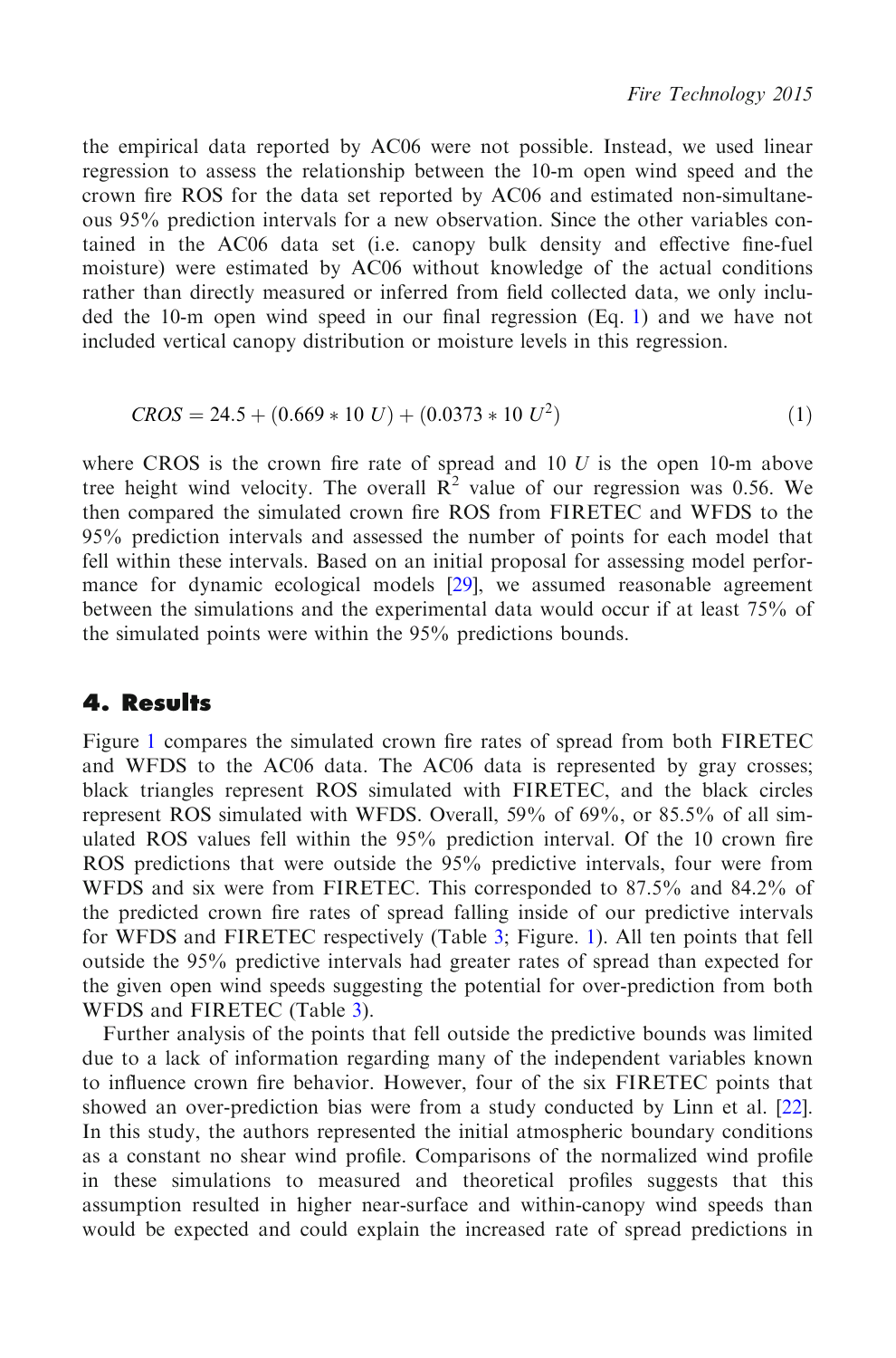<span id="page-8-0"></span>

Figure 1. Crown fire ROS curve (black line) as a function of open 10-m wind speed with 95% confidence intervals (gray lines), deter-mined from the data set of ACO6 [[28\]](#page-13-0). Points represent crown fires from: AC06 data set (gray crosses), FIRETEC (black triangles), and WFDS (black circles).

#### Table 3 Overview of WFDS and FIRETEC Simulations Used in Comparisons

|                                               | WFDS         | <b>FIRETEC</b>      |
|-----------------------------------------------|--------------|---------------------|
| Number of simulated fires                     | 32           | 38                  |
| Range of 10-m wind velocities (km h-1)        | $6.7 - 43.8$ | $6.5 - 50.0$        |
| Forest types <sup>a</sup>                     | PP           | AP, BS, PJ, LPP, PP |
| Number of points outside 95% prediction bands | 4            | 6                   |
| % Of points outside of 95% prediction bands   | $12.5\%$     | $15.7\%$            |
| % Over prediction                             | $100\%$      | $100\%$             |
| % Under prediction                            | $0\%$        | $0\%$               |

<sup>a</sup> Forest type: PP, ponderosa pine *(Pinus ponderosa)*; BS, black spruce *(Picea mariana)*; LPP, lodgepole pine (Pinus contorta); AP, Aleppo pine (Pinus halepensis); PJ, Piñon-Juniper (P. edulis-Juniperus spp.)

these cases. Mueller et al. [\[40](#page-13-0)] recently demonstrated that the use of a forced profile was not appropriate for accurate wind simulations above the forest and has not been used in recent FIRETEC publications. The remaining two FIRETEC points and the four WFDS points that were outside our predictive bounds were simulated to represent a pinon *(Pinus edulis)*/juniper *(Juniperus* spp.) woodland, a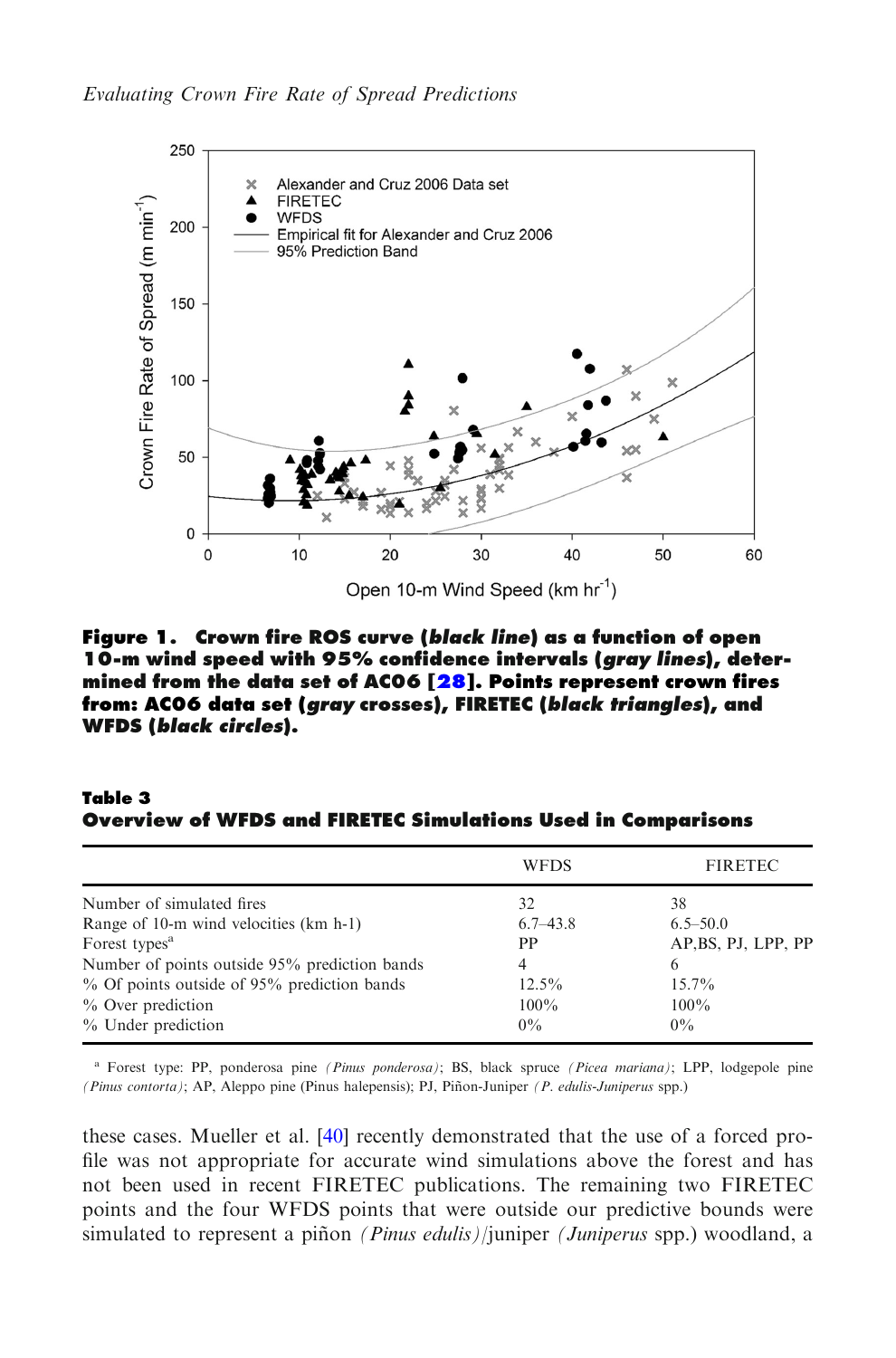black spruce *(Picea mariana)* forest and a ponderosa pine *(Pinus ponderosa)* forest. In all these cases, except for the FIRETEC point that represented a blackspruce forest, the canopy bulk densities used in the simulations were greater than those reported by AC06, which might explain the high rates of predicted crown fire spread. For example the three WFDS simulations had simulated canopy bulk densities that ranged from 0.21 to 0.25 kg  $m^{-3}$ , while the FIRETEC piñon/juniper woodland simulation had a mean canopy bulk density of  $0.25 \text{ kg m}^{-3}$ . In contrast, AC06 used a canopy bulk density value of 0.13 to represent ponderosa pine dominated forests and had a maximum canopy bulk density value of 0.20 kg  $m^{-3}$ to represent other forest types. However, these potential differences should be interpreted with caution since the reported AC06 values were not based on actual on-site data and thus may not provide an accurate estimate of the actual canopy bulk densities of these fires.

## 5. Discussion

Our findings show that, generally speaking, both FIRETEC and WFDS produced crown fire rate of spread predictions within the range of a large empirical crown fire dataset. More specifically, over 80% of the FIRETEC and WFDS predictions of crown fire rate of spread fell within the 95% prediction bands of crown fire rate of spread as predicted by 10-m open wind speed. As noted by Cruz and Alexander [\[77](#page-16-0)], there are no generally agreed upon criteria for assessing wildland fire behavior modeling performance. However, Rykiel [\[26](#page-13-0)] suggested that in cases without explicit performance criteria the best that can be done is to state the model performance criteria and leave it to the end user to judge if these criteria are adequate for a given purpose. In the current study, our ability to test the model was limited by a lack of environmental and fuels data in AC06 such that we were not able to estimate the errors associated with point-to-point or concurrent comparisons. However, as suggested by Rykiel [\[26](#page-13-0)], an appropriate convention for performance criteria may include not only how close to observed data the simulation is, but also how often. Based on his initial recommendations for criteria in dynamic ecological modeling that model predictions should fall within the 95% prediction bounds 75% of the time, the two detailed physics-based models we tested provide reasonable agreement with the experimental data. In cases where WFDS and FIRETEC did not predict rates of spread within our predictive bounds, both models appear to over-predict the crown fire rate of spread. As suggested by Alexander and Cruz [\[28](#page-13-0)], under-predictions have severe implications for public and firefighter safety and fire operations planning; whereas over-predictions can be easily dealt with.

Although our comparisons provide some indication that detailed physics-based models produced reasonable estimates of crown fire rates of spread, these comparisons are significantly limited in scope for a variety of reasons. As indicated above, the comparisons made here rely on data from experiments that often have insufficient environmental and fuels information for a more complete evaluation of detailed physics-based models. The lack of detailed information had three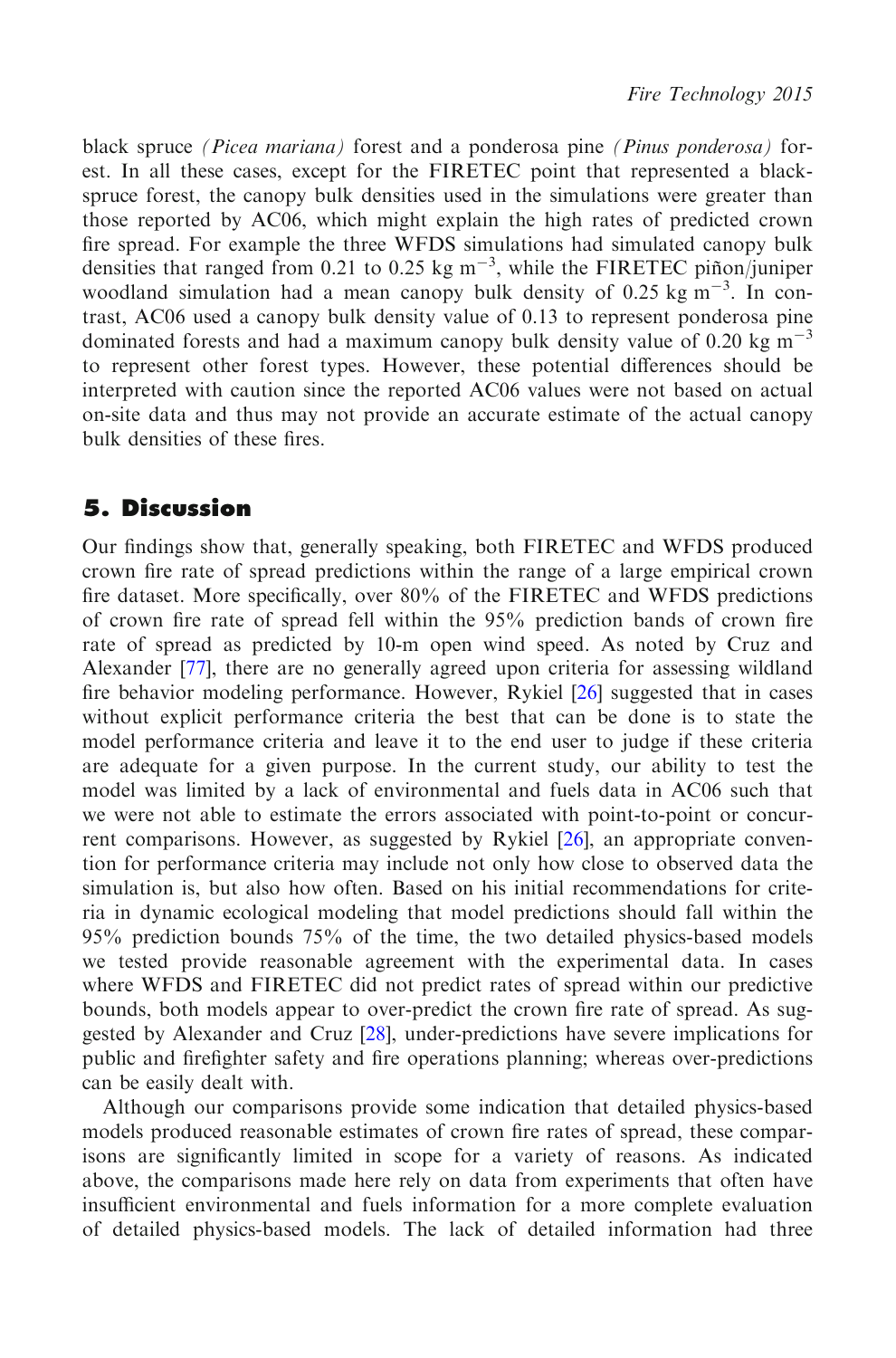important outcomes. First, we were not able to directly simulate experiments reported by AC06. This restricted our evaluation to simple statistical comparisons based on the development of 95% prediction bounds around the relationship between the measured 10-m wind velocity and the crown fire rates of spread. While this allowed us to determine how often simulated results were similar to the observations, it did not allow us to quantify the error associated with the predictions, if the model produces outputs with the same statistical properties of the observational data set or to assess the simulated relationships between other fuels and environmental variables and crown fire ROS.

Secondly, insufficient data limited our ability to further evaluate any discrepancies between the model simulations and our expectations based on our prediction bounds. In particular, many of the experiments contained within the AC06 data set lack sufficient information regarding the spatial and temporal variability of the fuels complex and the atmospheric boundary layer to fully assess discrepancies. For example, often an investigator will provide a single number when describing the wind speed near the fire or the fuels complex, despite both wind speed magnitude and canopy fuel loading having a strong dependence on the height above ground and significant horizontal variability. Recent numerical simulations have shown that rate of spread predictions from detailed physics-based models are sensitive to small variations in both the spatial pattern of the fuels complex [[22,](#page-12-0) [23](#page-12-0)] and assumptions regarding the atmosphere boundary layer [[46\]](#page-14-0). Clearly, further assessment of detailed physics-based models would benefit from additional data regarding spatial and temporal variability of key fuel and environmental characteristics (i.e. wind). However, new approaches may have to be developed to make such data collection logistically possible at the scales over which crown fire spread occurs. For example, quantifying the pattern of surface and canopy fuel loading could potentially be characterized using both active and passive remote sensing technologies. However, there are still limitations within the temporal and spatial availability of these technologies.

Finally, the only fire behavior data reported in the AC06 data set was the headfire rate of spread which is the end result of many coupled physical processes. Ideally, detailed physics-based models should be validated at both the sub-model level and the system level. Assessment of both system and sub-level model behavior are important as they can provide checks against incorrect conclusions, indicate if the model is conceptually consistent with reality, and identify specific components of the model that need to be improved [\[78](#page-16-0)].

In addition, insufficient data limiting assessment of model performance, the comparisons made here assumed that the field-collected data are without error. In reality, there are inaccuracies and imprecisions of both the dependent and independent data collected during field-scale wildland fire experiments, which place additional limits on the level of precision and accuracy that can be expected from a model. As suggested by Belloccie et al. [[78\]](#page-16-0), the accuracy of a model is determined in part by the ability of the model equations to describe the real world and in part by the quality of both the input data used to initialize the model and the dependent parameter data used to evaluate model outputs. In many cases, the errors associated with both the estimated input parameters used to initialize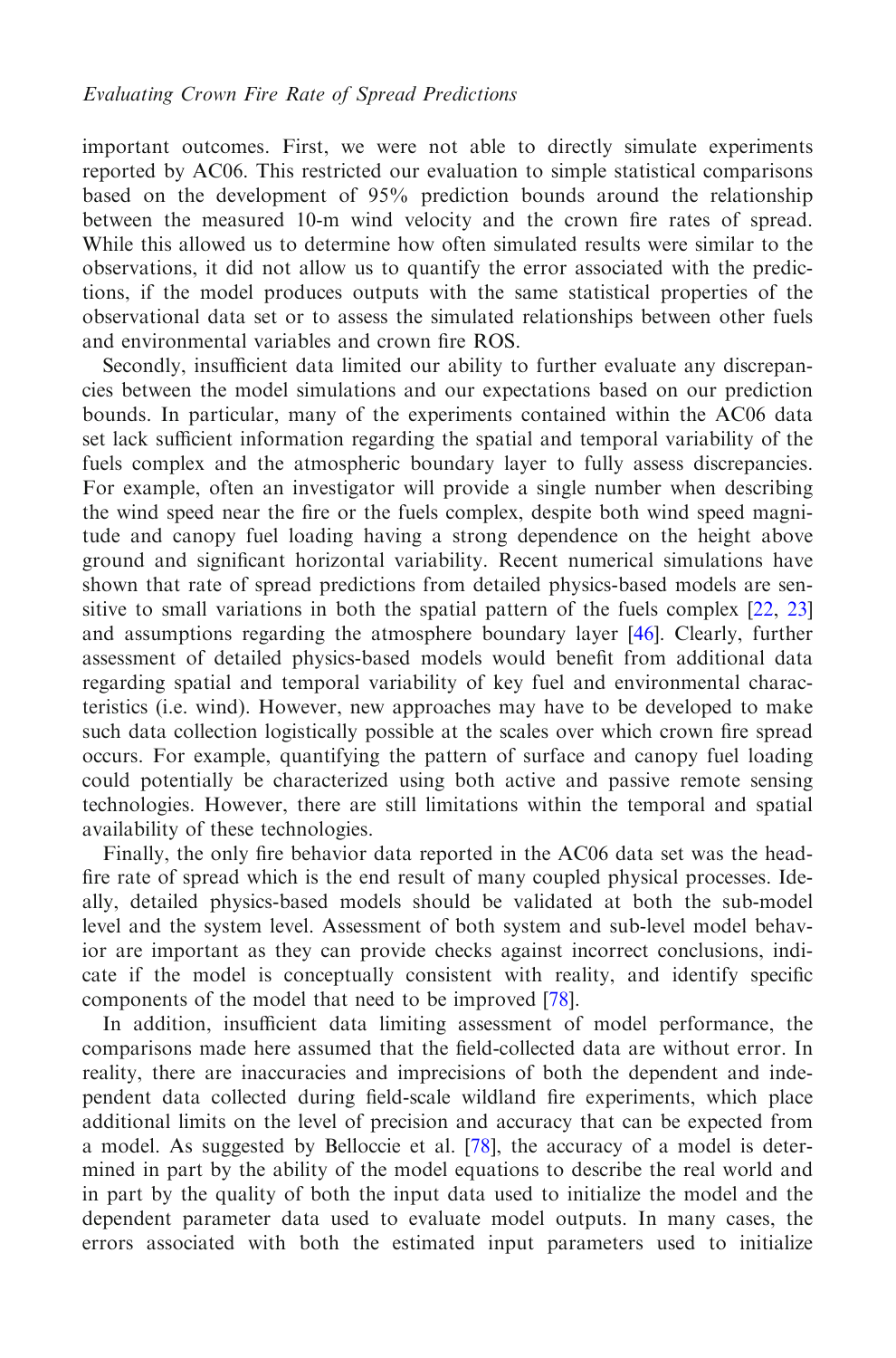<span id="page-11-0"></span>detailed physics-based models and the dependent output parameters are rarely reported and often are unknown. Although the uncertainty in measured data used to assess model performance is frequently acknowledged [\[78](#page-16-0), [79\]](#page-16-0), it is rarely considered in model performance evaluation.

Although the empirical data from past experiments is useful for coarse-scale comparisons, such as those made here, it is often insufficient for a more complete assessment of detailed physics-based models in part due to the reasons discussed above. The lack of empirical data that has been collected with the intention to assess detailed physics-based models is currently acting as a bottleneck for further assessment of model performance and development. In addition, since detailed physicsbased models are often used for investigation of phenomenology or hypothesis development regarding cause and effect relationships, it is important that future studies strive to provide better and more inclusive initialization parameter estimates, including the temporal and spatial dynamics associated with the wind field and fuels complex, but also evaluate a broader range of fire behavior measures beyond just the head-fire rate of spread. For example, there is little information available regarding the heterogeneous nature of the rate of fire spread, rate of mass consumption, heat fluxes or fire depth through time for crown or surface fires at field-scales. Although there have been a number of model performance assessments of both FIRETEC and WFDS, additional experimentation that is specifically designed to assess a broader array of detailed physics-based model outputs combined with a wider range of statistical analysis of model performance could help identify any potential errors and limitations, enhance model credibility, and expand the robustness of model assessment and model application.

# Acknowledgements

This research was supported in part by Joint Fire Science Program project 13-1- 04-53, USDA Forest Service Pacific Northwest Research Station, General Joint Venture Agreement No. PNW 12-JV-11261987-102, USDA Forest Service Research (both Rocky Mountain Research Station and Washington office) National Fire Plan Dollars through Research Joint Venture Agreement 11-JV-11221633-207 with Colorado State University, and Interagency Agreements 09-IA-11221633-215 and 13-IA-11221633-103 with Los Alamos National Laboratory.

## References

- 1. Linn RR, Cunningham P (2005) Numerical simulations of grass fires using a coupled atmosphere–fire model: basic fire behavior and dependence on wind speed. J Geophys Res 110:D13107
- 2. Mell W, Jenkins MA, Gould J, Cheney P (2007) A physics-based approach to modelling grassland fires. Int J Wildl Fire 16:1–22
- 3. Finney MA, Cohen JD, McAllister S, Jolly WM (2013) On the need for a theory of wildland fire spread. Int J Wildl Fire 22:25–36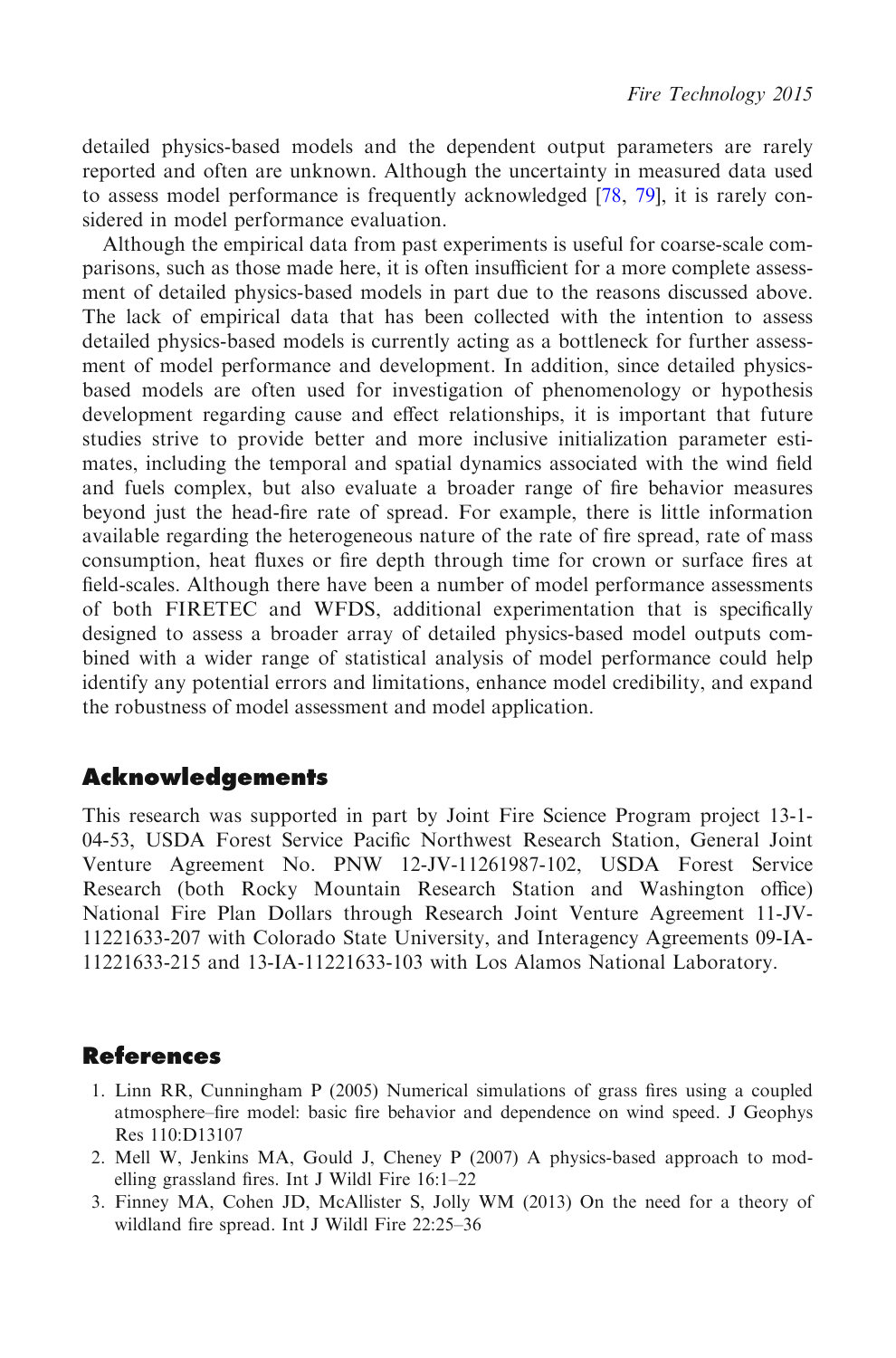- <span id="page-12-0"></span>4. McAllister S, Grenfell I, Hadlow A, Jolly WM, Finney M, Cohen J (2012) Piloted ignition of live forest fuels. Fire Saf J 51:133–142
- 5. Rothermel RC (1983) How to predict the spread and intensity of forest and range fires. General Technical Report INT-RP-143, USDA Forest Service International Forest Range Experiment Station, Logan, UT
- 6. Scott JD, Reinhardt ED (2001) Assessing crown Fire potential by linking models of surface and crown fire behavior. Research Paper RMRS-RP-29, USDA Forest Service Rocky Mountain Research Station, Fort Collins, CO
- 7. Rothermel RC (1991) Predicting behavior and size of crown fires in the Northern Rocky Mountains. Research Paper INT-RP-438, USDA Forest Service International Forest Range Experiment Station, Logan, UT
- 8. Sullivan AL (2009) Wildland surface fire spread modelling, 1990–2007. 1: Physical and quasi-physical models. Int J Wildl Fire 18:349–368
- 9. Sullivan AL (2009) Wildland surface fire spread modelling, 1990–2007. 2: Empirical and quasi-empirical models. Int J Wildl Fire 18:369–386
- 10. Sullivan AL (2009) Wildland surface fire spread modelling, 1990–2007. 3: Simulation and mathematical analogue models. Int J Wildl Fire 18:387–403
- 11. Cruz MG, Alexander ME, Wakimoto RH (2005) Development and testing of models for predicting crown fire rate of spread in conifer forest stands. Can J For Res 35:1626–1639
- 12. Chandler C, Cheney P, Thomas P, Trabaud L, Williams D (1983) Fire in forestry. Forest fire behavior and effects, 1Wiley, New York
- 13. Subcommittee on disaster reduction, Grand Challenges for Disaster Reduction Implementation Plan: Wildland Fire (2005) A Report of the Subcommittee of Disaster Reduction, National Science and Technology Council [http://www.sdr.gov/grandchallenges.html.](http://www.sdr.gov/grandchallenges.html) Assessed 19 Feb 2015
- 14. Morvan D, Dupuy JL (2004) Modeling the propagation of a wildfire through a Mediterranean shrub using a multiphase formulation. Combust Flame 138:199–210
- 15. Linn RR, Reisner J, Colman JJ, Winterkamp J (2002) Studying wildfire behavior using FIRETEC. Int J Wildl Fire 11:233–246
- 16. Zhou X, Mahalingam S, Weise D (2007) Experimental study and large eddy simulation of effect of terrain slope on marginal burning in shrub fuel beds. Proc Combust Inst 31:2547–2555
- 17. Godfrey K (1983) Computational models and their applications. Academic Press, New York
- 18. Bossel H (1994) Modeling and simulation. A.K. Peters, LTD, Natick
- 19. Morvan D (2011) Physical phenomena and length scales governing the behaviour of wildfires: a case for physical modelling. Fire Technol 47:437-460. doi:[10.1007/s10694-](http://dx.doi.org/10.1007/s10694-010-0160-2) [010-0160-2](http://dx.doi.org/10.1007/s10694-010-0160-2)
- 20. Mell W, Maranghides A, McDermott R, Manzello SL (2009) Numerical simulation and experiments of burning Douglas-fir trees. Combust Flame 156:2023–2041
- 21. Pimont F, Dupuy JL, Linn RR, Dupont S (2011) Impacts of tree canopy structure on wind flows and fire propagation simulated with FIRETEC. Ann For Sci 68:523–530
- 22. Linn RR, Winterkamp J, Colman JJ, Edminster C, Bailey JD (2005) Modeling interactions between fire and atmosphere in discrete element fuel beds. Int J Wildl Fire 14:37– 48
- 23. Hoffman CM, Morgan P, Mell W, Parsons R, Strand EK, Cook S (2012) Numerical simulation of crown fire hazard immediately after bark beetle-caused mortality in lodgepole pine forests. For Sci 58:178–188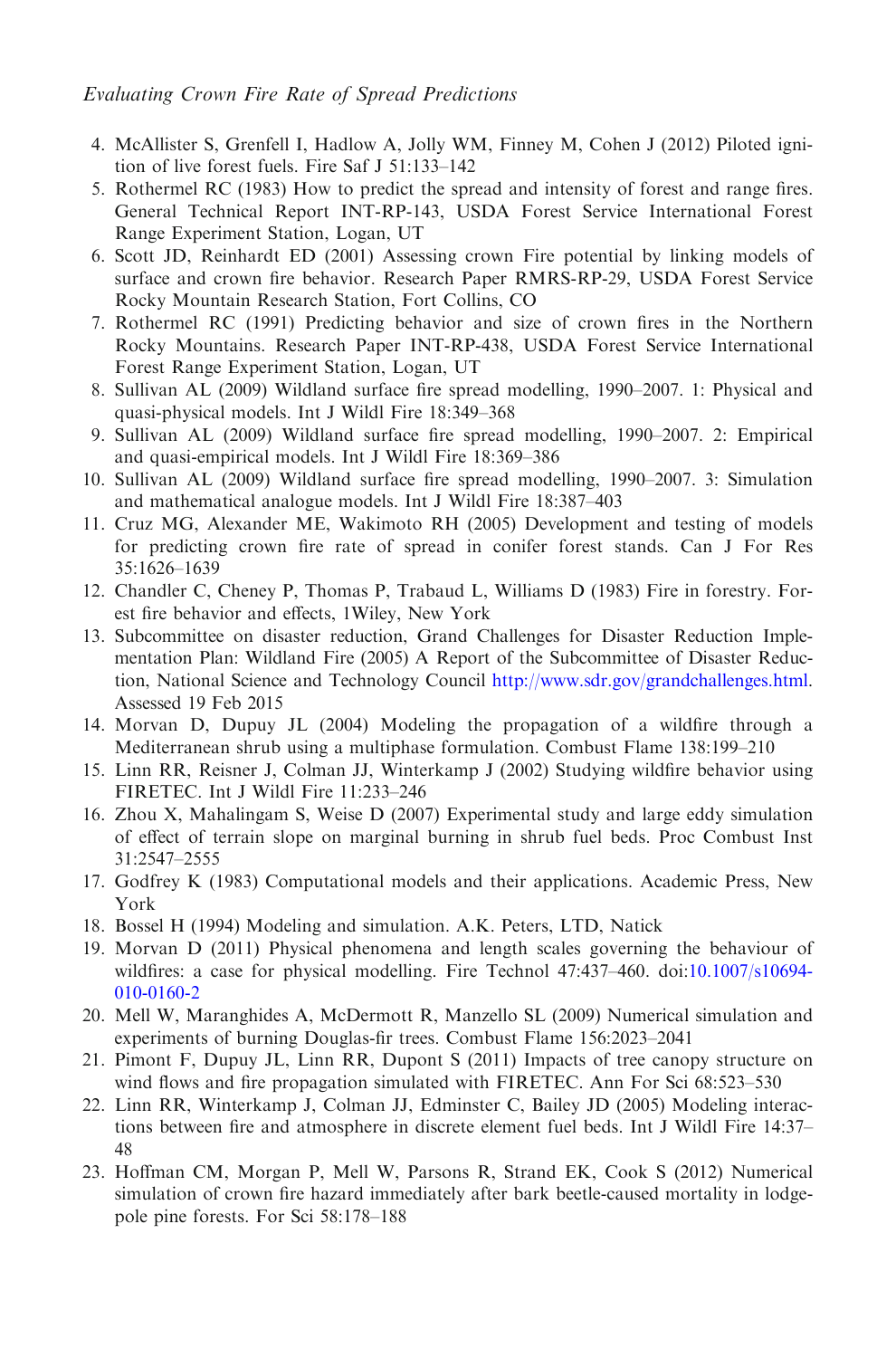- <span id="page-13-0"></span>24. Hoffman CM, Morgan P, Mell W, Parsons R, Strand EK, Cook S (2013) Surface fire intensity influences simulated crown fire behavior in lodgepole pine forests with recent mountain pine beetle-caused tree mortality. For Sci 59:390–399
- 25. Linn RR, Sieg CH, Hoffman CM, Winterkamp JL, McMillin JD (2013) Modeling wind fields and fire propagation following bark beetle outbreaks in spatially-heterogeneous pinyon-juniper woodland fuel complexes. Agric For Meteorol 173:139–153
- 26. Hoffman CM, Linn RR, Parsons R, Sieg CH, Winterkamp JL (2015) Modeling spatial and temporal dynamics of wind flow and potential fire behavior following a mountain pine beetle outbreak in a lodgepole pine forest. Agric For Meteorol 204:79–93
- 27. Parsons RA, Mell WE, McCauley P (2011) Linking 3D spatial models of fuels and fire: effects of spatial heterogeneity on fire behavior. Ecol Model 222:679–691
- 28. Alexander ME, Cruz MG (2006) Evaluating a model for predicting active crown fire rate of spread using wildfire observations. Can J For Res 36:3015–3028
- 29. Rykiel EJ (1996) Testing ecological models: the meaning of validation. Ecol Model 90:229–244
- 30. American Society for Testing and Materials (2005) Standard guide for evaluating the predictive capability of deterministic fire models. ASTM E 1355-05a, American Society for Testing Materials, West Conshohocken, PA
- 31. Galperin BOrszag SA( (1993) Large eddy simulation of complex engineering and geophysical flows. Cambridge University Press, Cambridge
- 32. Pitsch H (2009) Large-eddy simulation of turbulent combustion. Ann Rev Fluid Mech 38:453–482
- 33. Linn RR (1997) A transport model for prediction of wildfire behavior (No. LA–13334- T).. Los Alamos National Lab, Los Alamos
- 34. Pimont F, Dupuy JL, Linn RR, Dupont S (2009) Validation of FIRETEC wind-flows over a canopy and a fuel-break. Int J Wildl Fire 18:775–790
- 35. McGrattan K, Hostikka S, Floyd JE, Mell WE, McDermott R (2013) Fire dynamics simulator, technical reference guide, volume 1: mathematical model. National Institute of Standards and Technology Special Publication 1018, Gaithersburg, MD
- 36. Deardorff JW (1980) Stratocumulus-capped mixed layers derived from a three-dimensional model. Boundary Layer Meteorol 18:495–527
- 37. McGrattan K, Hostikka S, McDermott R, Floyd J, Weinschenk C, Overholt K (2013) Fire dynamics simulator, technical reference guide, volume 2: verification. National Institute of Standards and Technology Special Publication 1018, Gaithersburg, MD
- 38. McGrattan K, Hostikka S, McDermott R, Floyd J, Weinschenk C, Overholt K (2013) Fire dynamics simulator, technical reference guide, volume 3: validation. National Institute of Standards and Technology Special Publication 1018, Gaithersburg, MD
- 39. Bova AS, Mell W, Hoffman CM, Weise D, Mahalingham S, Simeoni A, Mueller E (2013) Development and evaluation of the physics based wildland-urban interface fire dynamics simulator. In: 4th Fire Behavior and Fuels Conference, Raleigh, NC, International Association of Wildland Fire
- 40. Mueller E, Mell W, Simeoni A (2014) Large eddy simulation of forest canopy flow for wildland fire modeling. Can J For Res 44:1534–1544
- 41. Castle D, Mell WE, Miller EF (2013) Examination of the wildland-urban interface fire dynamics simulator in modeling of laboratory-scale surface-to-crown fire transition. Paper # 070FR-0300, 8th U.S. Nat Combust Meet, Combustion Institute, Pittsburgh, PA
- 42. Overholt KJ, Cabrera J, Kurzawski A, Koopersmith M, Ezekoye OA (2012) Characterization of fuel properties and fire spread rates for little bluestem grass. Fire Technol 50:9–38. doi:[10.1007/s10694-012-0266-9](http://dx.doi.org/10.1007/s10694-012-0266-9)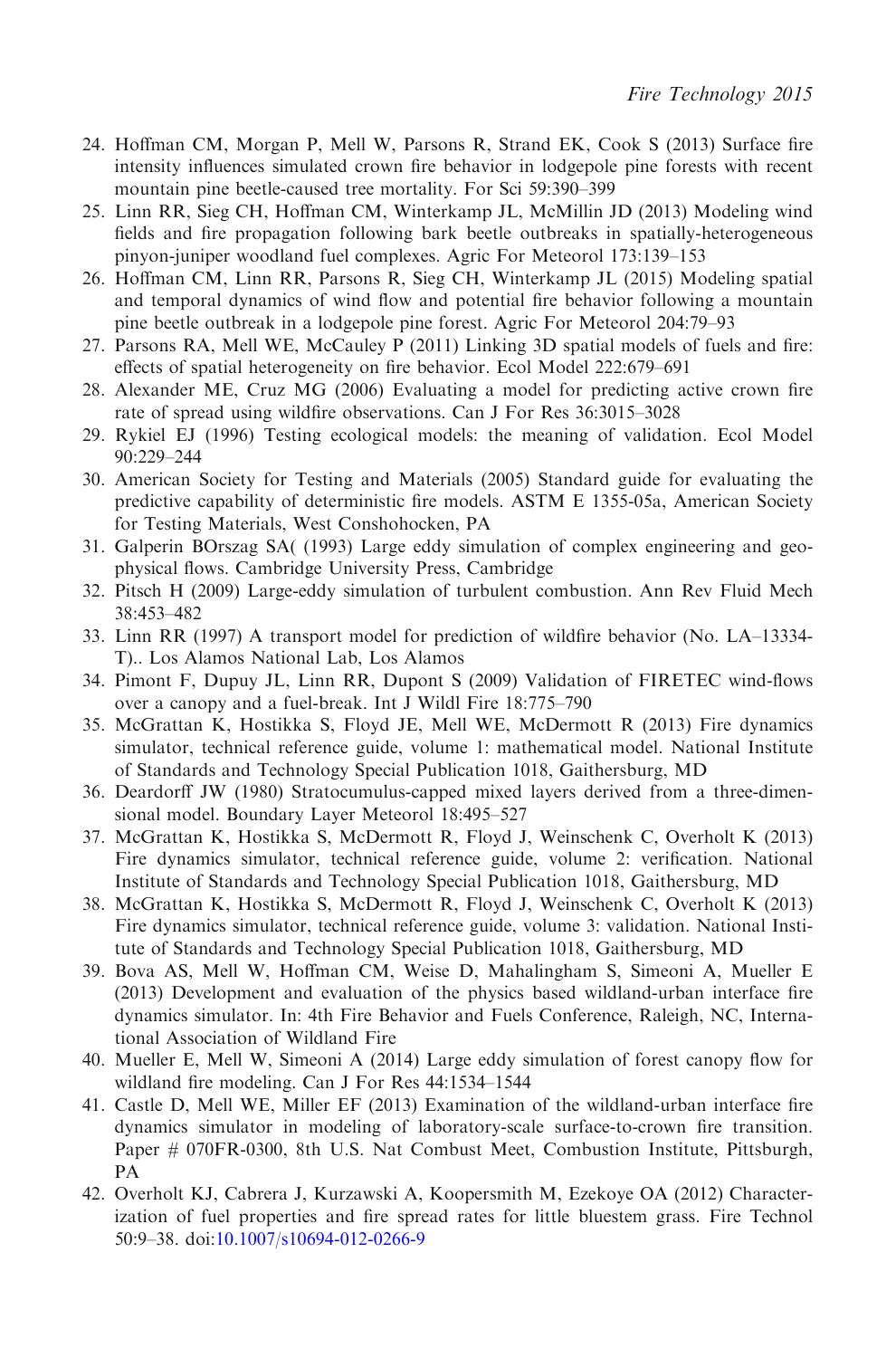- <span id="page-14-0"></span>43. Overholt KJ, Kurzawski A, Cabrera J, Koopersimith J, Ezekoye OA (2014) Fire behavior and heat fluxes for lab-scale burning of little bluestem grass. Fire Saf J 67:70–81
- 44. Dupuy JL, Pimont F, Linn RR, Clements CB (2014) FIRETEC evaluation against the FireFlux experiment: preliminary results. In: Viegas DX (ed) Chapter 1—fire behavior and modeling. advances in forest fire research Coimbra University Press, Coimbra
- 45. Pimont F, Dupuy JL, Linn RR (2014) Fire effects on the physical environment in the WUI using FIRETEC. In: Viegas DX (ed) Chapter 1—fire behavior and modeling. Advances in forest fire research Coimbra University Press, Coimbra
- 46. Linn RR, Anderson K, Winterkamp J, Brooks A, Wotton M, Dupuy JL, Pimont F, Edminster C (2012) Incorporating field wind data into FIRETEC simulations of the international crown fire modeling experiment (ICFME): preliminary lessons learned. Can J For Res 42:879–898
- 47. Alexander ME, Lanoville RA (1987) Wildfires as a source of fire behavior data: a case study from Northwest Territories, Canada. In: Conference Papers, Conference on Fire and Forest Meteorology, April 21–24, San Diego, CA. American Meteorological Society, Boston, MA
- 48. Lanoville RA, Schmidt RE (1985) Wildfire documentation in the Northwest Territories: a case study of Fort Simpson 40-1983. In: Alexander ME (ed), Proc Section West Region Fire Weather Committee Scientific and Technical Seminar, March 6, Edmonton, AB
- 49. Quintilio D, Lawson BD, Walkinshaw S, Van Nest T (2001) Final documentation report–Chisholm Fire (LWF-063). Alberta Sustainable Resource Development, Forest Protection Division Report I/036, Edmonton, AB
- 50. Alexander ME, Stocks BJ, Lawson BD (1991) Fire behavior in black spruce—lichen woodland: the Porter Lake Project. Canadian Forest Service Information Report NOR-X-310, Edmonton, AB
- 51. Hirsch KG, Flannigan MD (1990) Meteorological and fire behavior characteristics of the 1989 fire season in Manitoba, Canada. In: Viegas DX (ed.), Proceedings of International Conference on Forest Fire Research, Nov 19–22. University Coimbra Press, Coimbra
- 52. Alexander ME, Janz B, Quintilio D (1983) Analysis of extreme wildfire behavior in east-central Alberta: a case study. In: Postprint Volume, Sev Conference on Fire and Forest Meteorology, April 25–29, Fort Collins, Colorado. American Meteorological Society, Boston, MA
- 53. De Groot MJ, Alexander ME (1986) Wildfire behavior on the Canadian Shield: a case study of the 1980 Chachukew Fire, east-central Saskatchewan. In: Alexander ME (ed) Proceedings of Central Region Fire Weather Committee Scientific and Technical Seminar, April 3 Winnipeg, Manitoba. Canadian Forest Service North Forestry Centre, Edmonton, AB
- 54. Stocks BJ, Flannigan MD (1987) Analysis of the behavior and associated weather for a 1986 northwestern Ontario wildfire: Red Lake No. 7. In: Ninth Conference on Fire and Forest Meteorology, April 21–24, San Diego, CA. American Meteorological Society, Boston, MA
- 55. Stocks BJ (1989) Fire behavior in mature jack pine. Can J For Res 19:783–790
- 56. Hirsch KG (1989) Analysis of the fire behavior associated with three 1988 spring wildfires in central Canada. In: MacIver DC, Auld H, Whitewood R (eds) Proceedings of the 10th Conference on Fire and Forest Meteorology, April, 17–21, Ottawa, Ontario. For Can Environ Can, Ottawa, ON
- 57. Hirsch KG (1989) Documenting wildfire behavior: the 1988 Brereton Lake Fire, Manitoba. Fire Manag Notes 50:45–48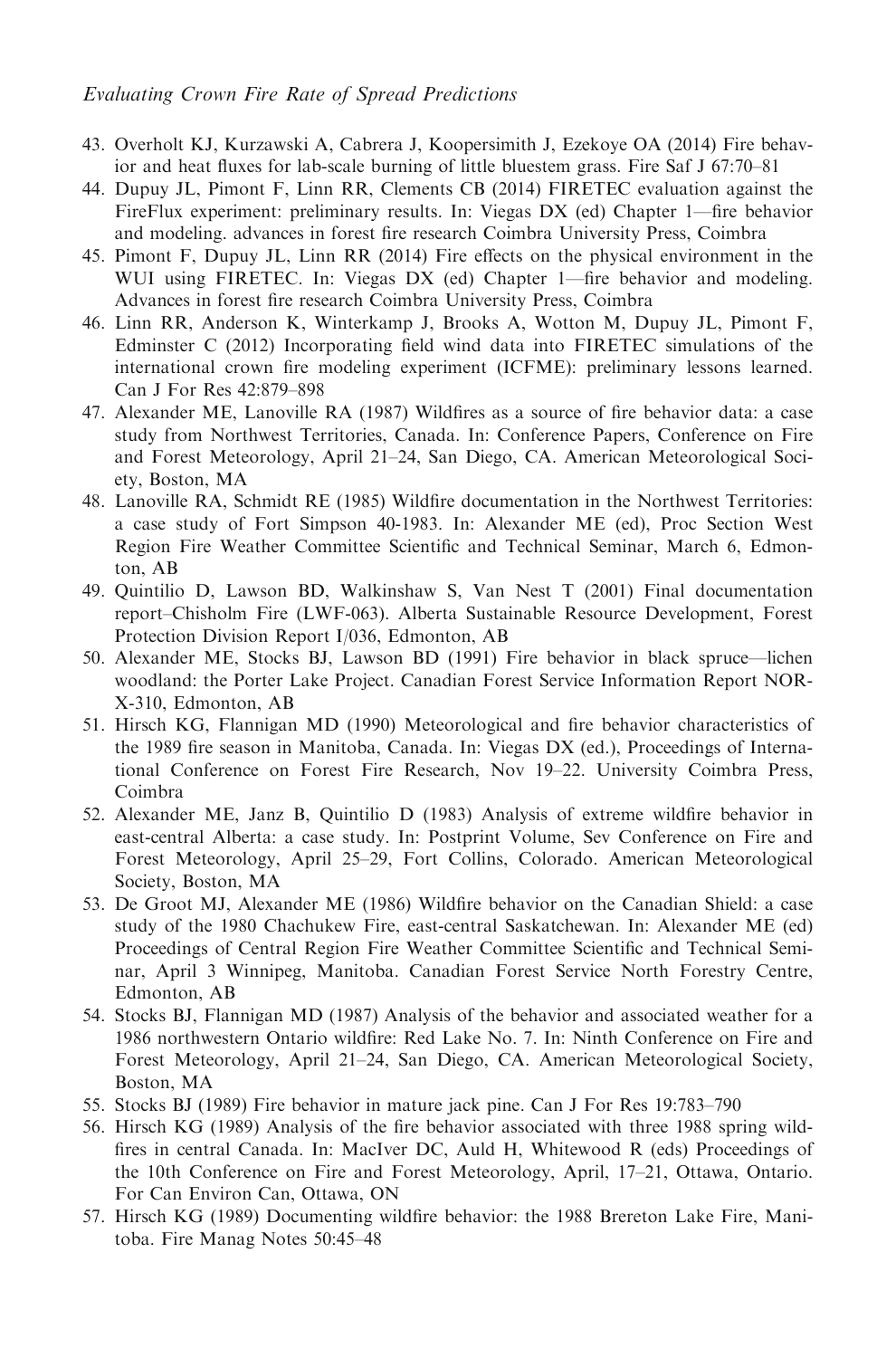- <span id="page-15-0"></span>58. Stocks BJ, Walker JD (1973) Climatic conditions before and during four significant forest fire situations in Ontario. Ontario Region Forest Research Laboratory, Sault Ste., Marie, ON
- 59. Van Wagner CE (1965) Story of an intense crown fire at Petawawa. Pulp Pap Mag Can 66:WR-358
- 60. Stocks BJ (1975) The 1974 wildfire situation in northwestern Ontario. Canadian Forestry Service Information Report 0-X-232, Sault Ste. Marie, ON
- 61. Stocks BJ (1987) Fire behavior in immature jack pine. Can J For Res 17:80–86
- 62. Street RB, Stocks BJ (1983) Synoptic-scale fire weather in northwestern Ontario. In Postprint Volume, Seventh Conference on Fire and Forest Meteorology, April 25–29, Fort Collins, CO. American Meteorological Society, Boston, MA
- 63. Alexander ME (1992) The 1990 Stephan Bridge Road Fire: a Canadian perspective on the fire danger conditions. Wildfire News Notes 6:6
- 64. National Fire Protection Association (NFPA) (1991) Stephan Bridge Road Fire case study. National Fire Protection Association, Quincy, MA
- 65. Simard AJ, Haines DA, Blank RW, Frost JS (1983) The Mack Lake Fire. General Technical Report NC-GTR-83. USDA Forest Service, North Central Forest Experiment Station, St. Paul, MN
- 66. Kiil AD, Grigel JE (1969) The May 1968 forest conflagrations in central Alberta—A review of fire weather, fuels and fire behavior. Canadian Forest Service Information Report A-X-24, Edmonton, AB
- 67. Rothermel RC, Mutch RW (1986) Behavior of the life-threatening butte fire: August 27–29, 1985. Fire Manag Notes 47:14–24
- 68. Alexander ME (1991) The 1985 Butte Fire in central Idaho: a Canadian perspective on the associated burning conditions. In Nodvin, SC, Waldrop TA (eds) (1991) Fire and the environment: ecological and cultural perspectives, proceedings of an international symposium, March 20–24; Knoxville, TN. USDA Forest Service, Southeastern Forest Experiment Station. General Technical Report GTR-SE-69. Asheville, NC
- 69. Windisch AG, Good RE (1991) Fire behavior and stem survival in the New Jersey pine plains. In: Hermann M, Komarek R, Myers RL, Landers LL, Neel WL (eds) (1991) High intensity fires in wildlands: management challenges and options. Proceedings of 17th Tall Timbers Fire Ecology Conferences, May 18–21, Tallahassee, FL. Timbers Research Station, Tallahassee, FL
- 70. Wade DD, Ward DE (1973) An analysis of the Air Force Bomb Range Fire. Research Paper SE-RP-105. USDA Forest Service, Southeastern Forest Experiment Station, Ashville, NC
- 71. McAlpine RS, Stocks BJ, Van Wagner CE, Lawson BD, Alexander ME, Lynham TJ (1990) Forest fire behavior research in Canada. In: Viegas DX (ed) Proceedings of International Conference on Forest Fire Research, Nov 19–22, Coimbra, Portugal. University Coimbra Press, Coimbra
- 72. McAlpine RS, Lawson BD, Taylor E (1991) Fire spread across a slope. In: Andrews PL, Potts DF (eds) Proceedings of 11th Conference Fire Forest Meteorology, April 16– 19, Missoula, MT. The Society of American Foresters, SAF Pub No 91–04, Bethesda, MD
- 73. Graham RT (2003) Hayman fire case study. General Technical Report RMRS-GTR-114. USDA Forest Service Rocky Mountain Research Station, Ogden, UT
- 74. DeCoste JH, Wade DD, Deeming JE (1968) The Gaston Fire. Research Paper SE-RP-43. USDA Forest Service, Southeastern Forest Experiment Station, Ashville, NC
- 75. Sieg CH, Linn RR, Hoffman CM, McMillin J, Pimont F, Winterkamp J, Parsons RA (2014) Modeling fire behavior in heterogeneous fuel resulting from bark beetle out-